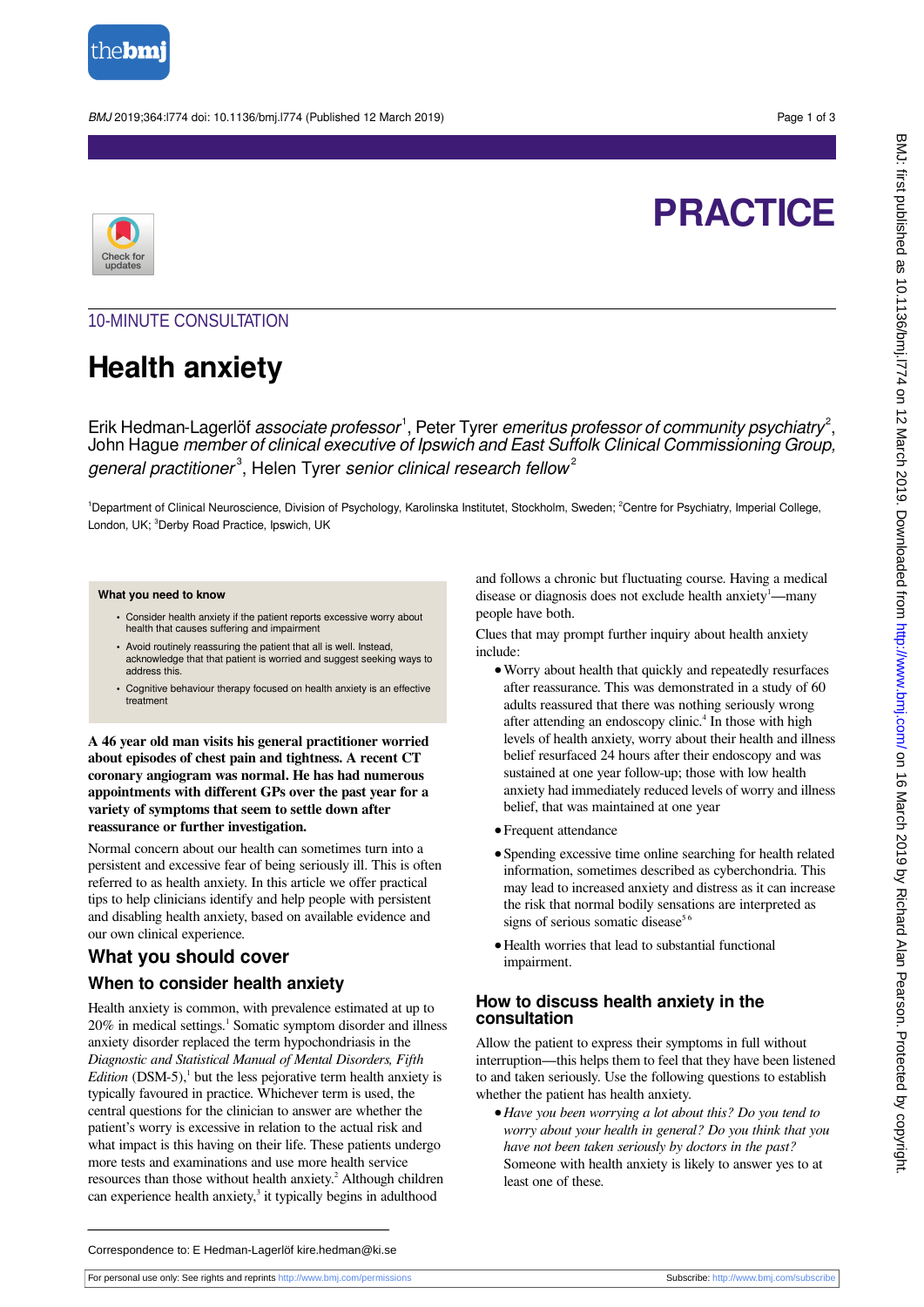- **•***What is the worst thing you fear could happen?* This can help you to understand what is driving the fear.
- **•***When did you start to worry more about your health?* Triggers might be a serious disease they or a family member were diagnosed with, the death of a loved one, or other external stresses.
- **•***How has this worry about your health affected your work, social, and family life?* A hallmark of pathological health anxiety is that it leads to excessive checking and health monitoring, and creates great suffering through intolerable anxiety.

People with health anxiety tend to be very attentive not only to bodily sensations but also to medical information, which is easily misinterpreted. Hours can be spent looking at skin blemishes, measuring pulse rate and blood pressure, asking relatives for reassurance, and searching online. These preoccupations typically fail to provide an explanation for their symptoms and make anxiety worse. Many start avoiding certain places or activities that trigger bodily sensations (such as hospitals, cemeteries, physical exercise). These avoidance behaviours can reduce quality of life and maintain health anxiety in the long run.

<span id="page-1-0"></span>A brief screening tool for health anxiety, such as the Bodily Preoccupation Scale of the Illness Attitude Scales ([box 1](#page-1-0)), can help to identify those with severe health anxiety.<sup>8</sup>

#### **Box 1: Screening for health anxiety with the Bodily Preoccupation Scale of the Illness Attitude Scales**

Ask the patient to respond to the questions below using options "No," "Rarely," "Sometimes," "Often," or "Most of the time"

- **1.**When you read or hear about an illness, do you get symptoms similar to those of the illness?
- **2.**When you notice a sensation in your body, do you find it difficult to think of something else?

**3.**When you feel a sensation in your body do you worry about it?

#### **Scoring and interpretation**

 $No = 0$ , Rarely = 1, Sometimes = 2, Often = 3, Most of the time = 4 (total scale range 0-12).

A score of ≥6 discriminates severe health anxiety from the general population with 92% sensitivity and 90% specificity

# **Explore comorbid symptoms**

<span id="page-1-1"></span>Many people with health anxiety have a comorbid mental health problem, summarised in [box 2](#page-1-1). If you identify an additional mental health problem, discuss which is causing most distress and which the patient would like to address first.

#### **Box 2: Differential diagnosis of health anxiety**

Health anxiety—Excessive worry about health that leads to functional impairment

Generalised anxiety disorder—Worry in several domains (such as financial or job related worry)

Obsessive-compulsive disorder—Rituals in response to intrusive thoughts dominate the clinical picture

Panic disorder—Recurrent acute panic attacks

Medically unexplained symptoms—Symptoms (such as pain or tremor) are the main problem, whereas in health anxiety it is the fear of serious disease

# **What you should do**

Someone with persistent and disabling health anxiety can be helped through developing a shared understanding of the

problem with the clinician, psychological therapies, and, in some circumstances, medication.

### **Avoid reassurance**

Reassurance to patients with health anxiety is like an addictive  $d$ rug—it provides immediate relief but wears off quickly, $4$ sometimes even by the end of the consultation. Instead, the clinician might say, "It is clear that you are worried about your health; we have ways of helping this, and this will not affect any other treatment you are receiving." The final clause is important as patients sometimes feel that if they admit to health anxiety their other medical problems will be ignored or minimised.

## **Validate symptoms**

Acknowledge that you believe that their symptoms are real and genuinely experienced. By concentrating on worry as the most important symptom and recognising how unpleasant serious worry can be, you can validate the patient's feelings and increase motivation for treatment.

# **Provide an alternative explanation**

An important task for the clinician is to explain to the health anxious patient that a range of sensations—in the present case palpitations, chest pain, and tightness in the chest—can be symptoms of anxiety rather than disease. We often explain to patients that health anxiety is like a false alarm: fear is our body's alarm that helps us to survive when there's a threat; in the case of health anxiety, the body's alarm system goes off even when there is no actual threat. Another tool we use, is to recognise that our bodies are naturally "noisy" and most sensations are not symptoms of severe disease. Follow this up with written information that includes an explanation of health anxiety and initial self care advice.<sup>10</sup>

# **Discuss treatment options**

The first choice of treatment should be cognitive behaviour therapy.11 12 In England health anxiety treatment should be available through Improving Access to Psychological Therapies (IAPT) services.<sup>13</sup> GPs may have a role in advising non-medical therapists that health anxiety is the issue to be treated and that further physical investigations should not delay this.

Antidepressants may be considered for patients with debilitating health anxiety who are interested in treatment but who decline talking therapies.<sup>14 15</sup> Fluoxetine and paroxetine have been shown to be more effective than placebo in reducing health anxiety, but there are few randomised trials, generally with small sample sizes and high drop-out rates.<sup>16</sup>

# **Check understanding and arrange follow-up**

Misinterpretation is a core feature of health anxiety, both of bodily sensations and health information. To minimise the risk of this in the consultation, ask the patient to summarise what you've discussed.

One or more follow-up appointments is likely to be helpful, to address questions that arise after the consultation and monitor progress.

#### **Education into practice**

- **•** How would you discriminate between normal worry about a symptom and health anxiety?
- **•** Where would you refer a patient who is interested in psychological treatment for health anxiety?